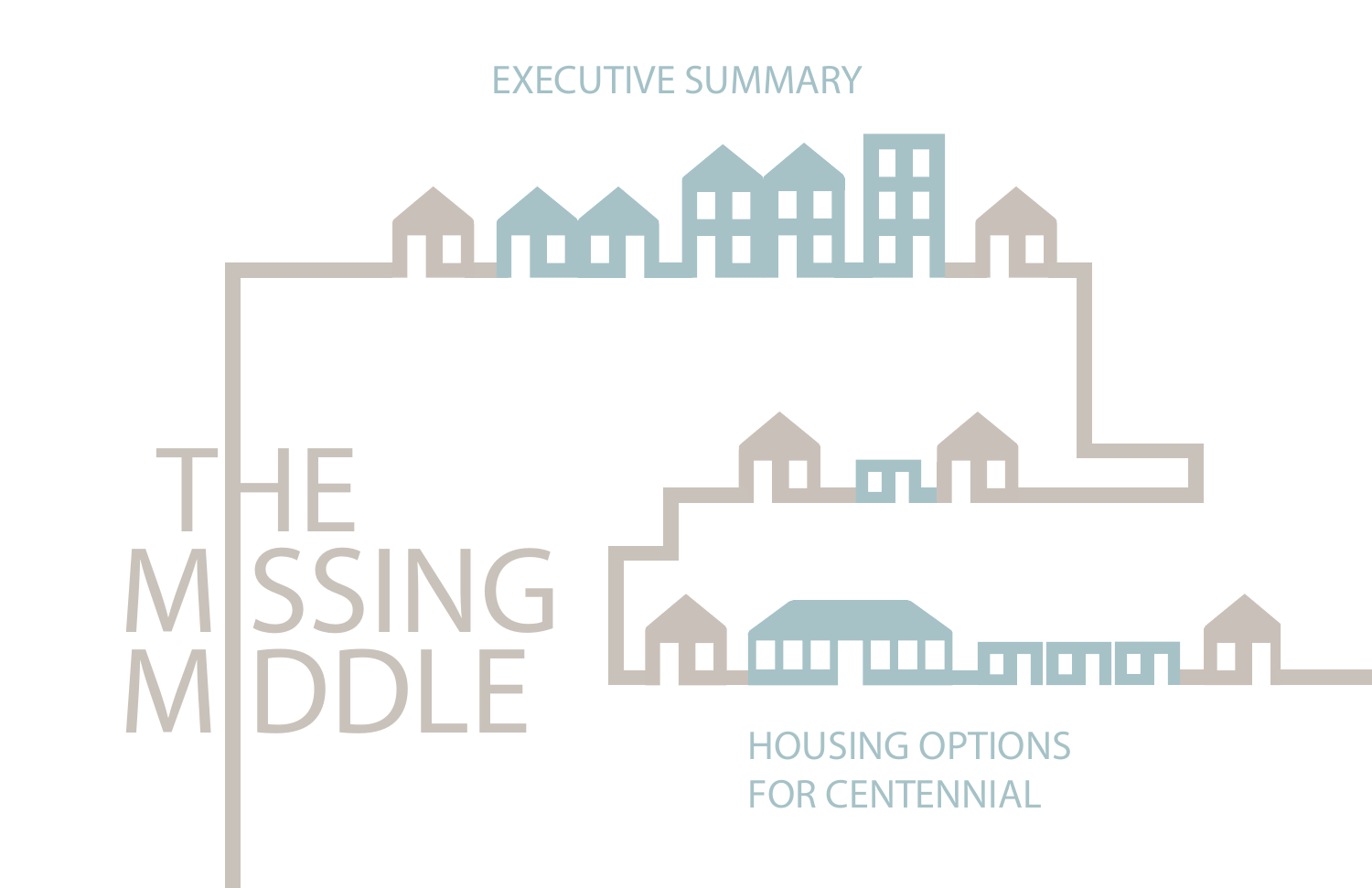## **Overview**

The City of Centennial, Colorado is a suburban community of approximately 110,000 residents that lies to the south of Denver (US Census Bureau, 2019). Centennial is located within Arapahoe County, one of the seven central counties that make up the Denver metro area. The community is ranked nationally as a great place to live, work, and play (City of Centennial, n.d.(a)).

The City's recent investigations into housing have revealed some trends that may impact residents' quality of life in the years to come. In particular, a 2019 housing study found that young households in the community are in decline; home prices have risen faster than incomes in recent years, contributing to declining affordability; and few housing options exist for seniors wanting to downsize (City of Centennial, 2019a).

> Middle Housing offers one approach to meet the housing needs of current and future residents. Middle housing occupies the "middle" of the spectrum

of housing options that exist, ranging in scale from duplexes to mixed-use buildings (Figure 1) (Opticos Design, n.d.). It is frequently referred to as "missing middle housing" because local regulations and federal incentives drove the housing type nearly to the point of extinction in the 20th century (Furth, 2019; Erickson, 2012; Committee on Banking, 1993).

# **Housing Needs**

two broad categories:

1. Declining Affordability. Housing costs are taking up a large



**Page 1**

Centennial's housing-related concerns can be classified into

May 2020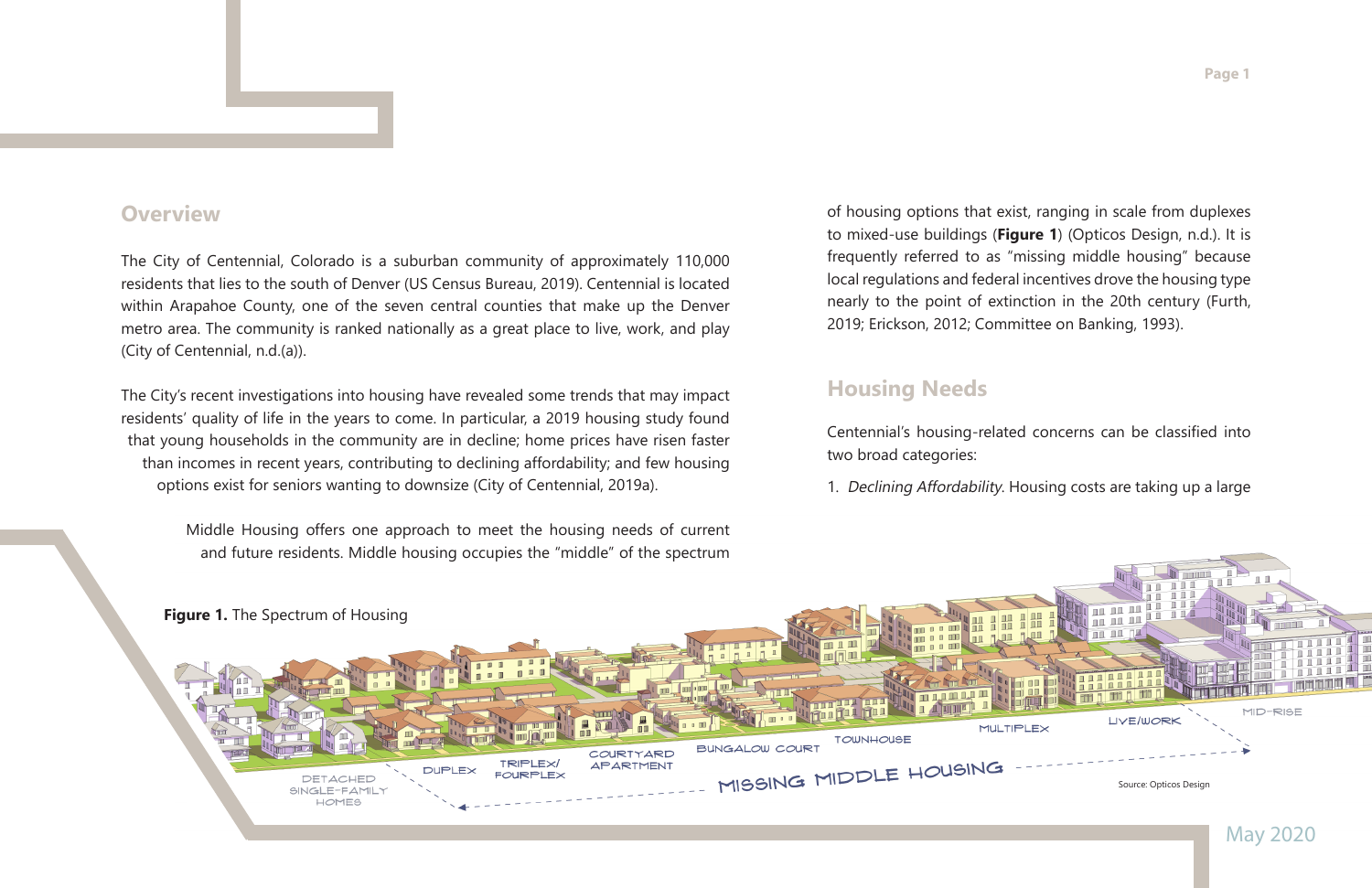(and increasing) portion of residents' incomes. Median home prices reached \$446,000 in 2017, double the 1999 median price (City of Centennial, 2019a; Zillow Group, 2020). High housing values manifest in increased costs for recent buyers or those in the market to purchase a home, in addition to higher taxes and insurance premiums for existing owners. These costs have resulted in middle-income households experiencing high rates of cost burden, which is defined as spending more than 30% of household income on housing-related expenses (ACS, 2018b; Joint Center for Housing, 2018). Cost burden is undesirable due to its relationship to housing instability, lack of educational progress, short- and long-term medical conditions, and a weakened local economy (Joint Center for Housing, 2018; Anderson, et al., 2003; Newman and Holupka, 2015).

> Comparison conservatively assumes that households with 3 or fewer people do not require 4 or more bedrooms

A shortage of lower-cost, for-sale units may also prevent some Centennial workers from living in the community (**Figure 2**). Workers that commute long distances contribute to traffic congestion, and minimal variety in home prices undermines Centennial's Economic Development Department's goal of enabling residents to live, work, and shop locally (Williams, et al., 2016; US DOT, 2015; J. Houlne & M. Gradis).

2. Housing Type Mismatch. There is a discrepancy between the

**Figure 3.**

**Home Size vs. Household Size**



Source: ACS 2018 5-year estimates (S2504, S2501)



Source: ACS 2018 5-year estimates (B25075, T151756)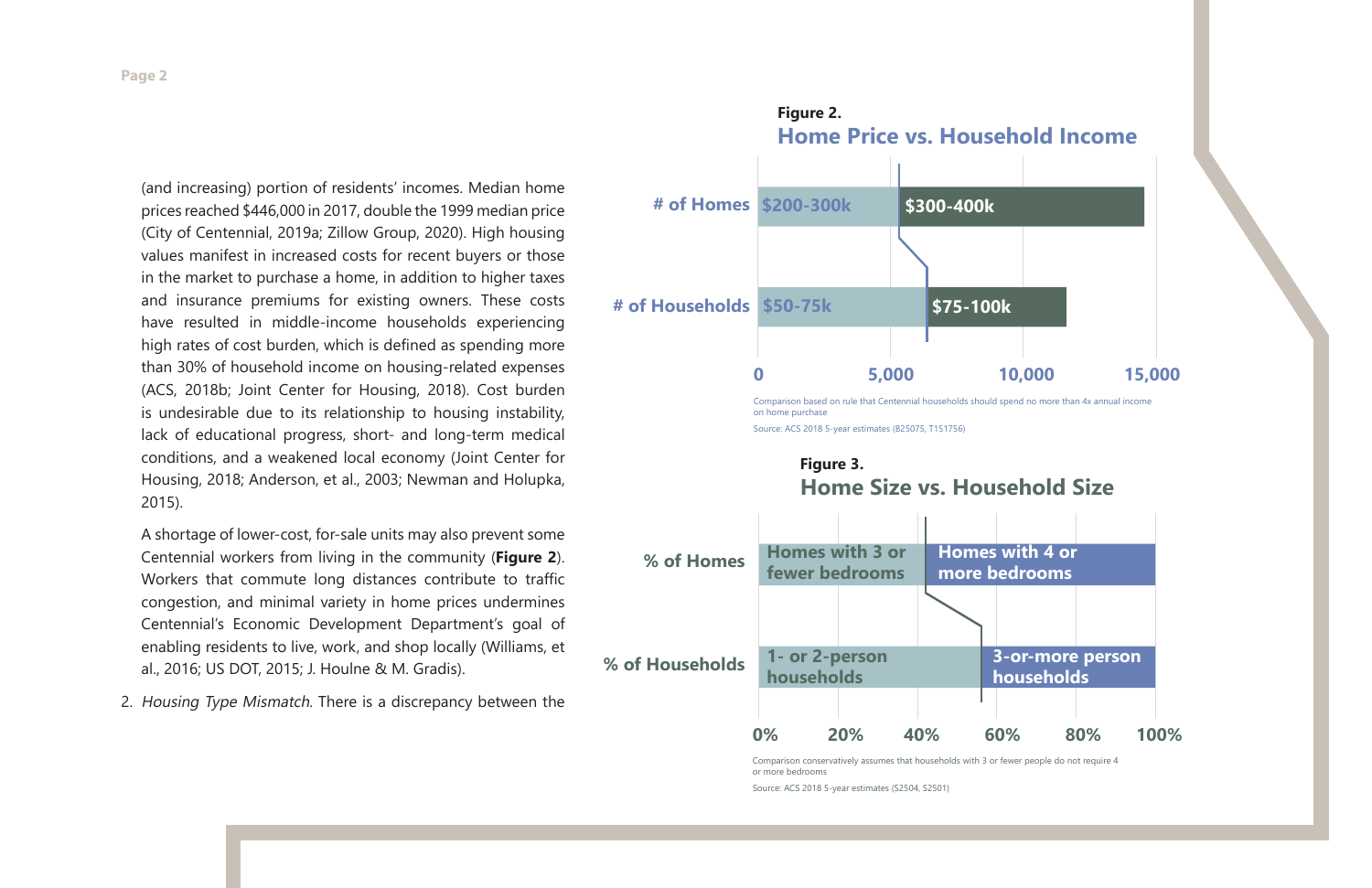type of housing that residents need (now and in the future) and what currently exists. In Centennial, 77% of housing units are detached single-family homes, a number that drastically exceeds the 58% in the Denver metro area (ACS, 2018a). Centennial's mix of unit sizes and types suggest that the community's housing is adapted well to fit families with children, but not other types of households (**Figure 3**). Centennial has an older population than many other Metro Denver communities, contributing to the need for housing types that are appropriate for seniors, who tend to comprise smaller households and may need single-floor living arrangements to address physical mobility limitations (City of Centennial, 2019a). Inappropriate housing can contribute to social isolation, increased fall risk, premature entry into an assisted living facility, or the need to find housing outside of Centennial (Enterprise Community Partners, n.d.). Larger and more expensive units may also contribute to younger households locating in other parts of Metro Denver instead of Centennial (City of Centennial, 2019a).

## **Middle Housing Solutions**

Middle housing offers a likely solution to the housing challenges Centennial faces. Common middle housing types include accessory dwelling units (ADUs), cottage clusters, duplexes, townhomes, multiplexes, and mixeduse buildings. ADUs are smaller units that complement single-family homes, while cottage clusters are groupings of detached homes centered around a common courtyard. Duplexes and townhomes share common walls with other units but maintain individual ground-floor entrances, while multiplexes contain multiple

stacked units in a house-scale building. Mixed-use buildings comprise retail space on the ground floor and residences above. Each of these unit types offers its own set of benefits that make it appropriate for certain households and contexts (**Figure 4**).

Middle housing types tend to cost less than detached singlefamily homes since units are smaller and land costs are spread out among more homes (Ford, 2017). Smaller units offer their own advantages, including lower heating and cooling costs and less upkeep, making them preferable for some households. Some types of middle housing also offer the benefit of singlelevel living, making these units a good choice for seniors with physical mobility limitations and allowing them to remain in Centennial as they age.

Additionally, middle housing is more compact than detached single-family homes, often enabling residents to reach nearby amenities on foot. In addition to improving quality of life, nearby amenities can provide aging homeowners with access to groceries and other basic services without the need to drive. The mix of land uses that housing variety provides has also proven to improve communities' resilience in the face of economic recession (Wang, 2019).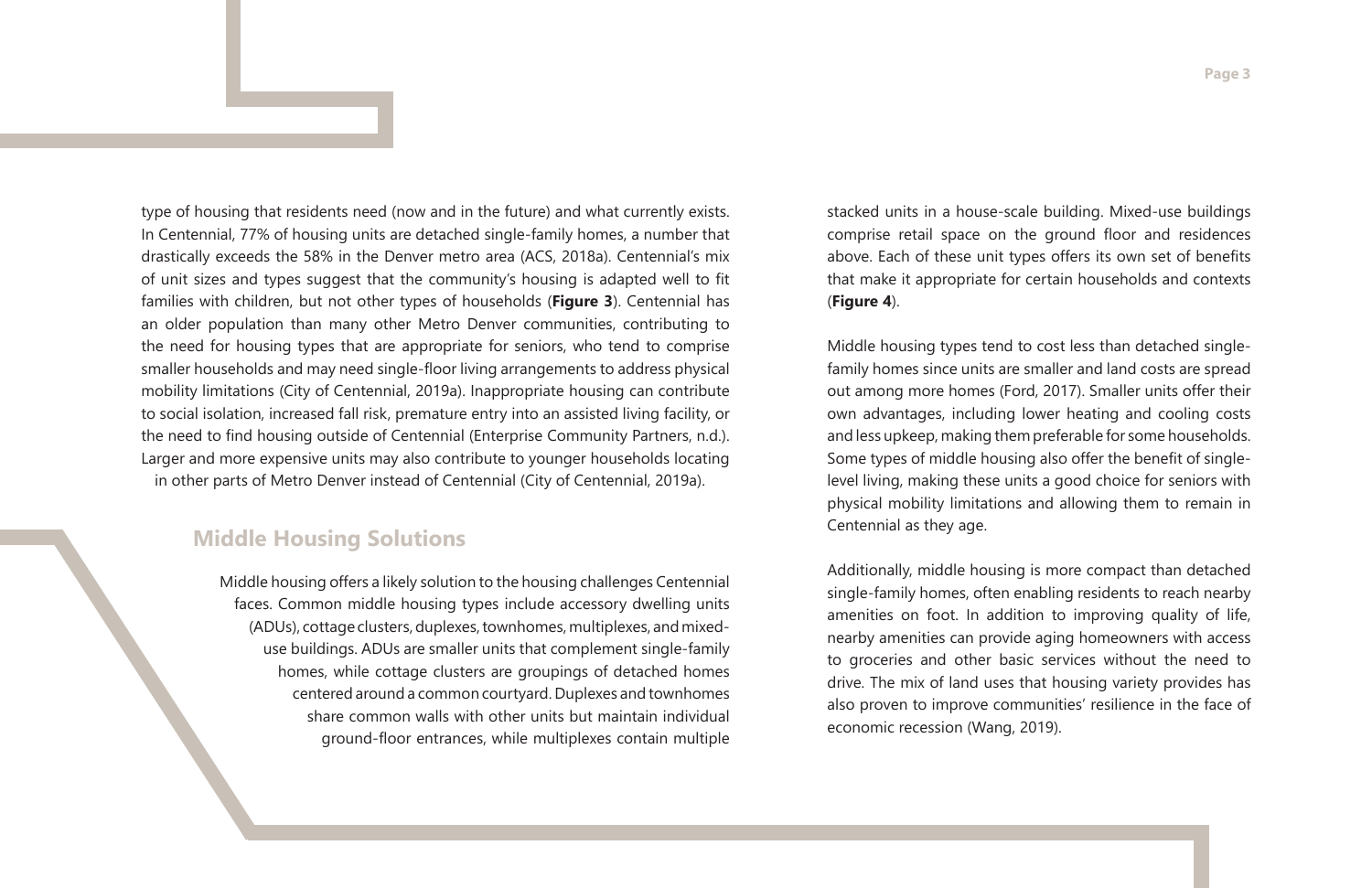# **Local Conditions**

Centennial's local context impacts which middle housing solutions are likely to be most successful. A few conditions within the community are particularly relevant:

- 1. Site Availability. Centennial is seeing an increasing number of vacancies in its commercial shopping centers, suggesting some of these sites are nearing the end of their economic lifespans (City of Centennial, n.d.(b)). While these underutilized shopping centers have become an eyesore for the community, they present an opportunity for redevelopment into lively, mixed-use centers that support both housing and smallformat retail space.
- 2. Resident Preferences. According to input gathered for the Centennial NEXT plan, 77% of survey respondents say they are likely to support ADUs, while four out of five respondents support walkable spaces in future shopping centers (City of Centennial, 2018b). Resident preferences indicate latitude to implement creative housing solutions that enhance affordability and walkability.
- 3. Traffic Congestion. Based on Centennial NEXT community input, traffic congestion is the primary concern that residents have in relation to increases in housing density (City of

Centennial, 2018a). While several of the City's roadways are at or above capacity, there are also many streets that can accommodate additional vehicles without the need for widening (City of Centennial, 2018b; City of Centennial, 2013). Mixed-use and walkable developments tend to contribute much less traffic per resident than spread-out, single-family neighborhoods (Ewing and Cervero, 2010).

| Figure 4.<br><b>Benefits of Middle</b><br><b>Housing Types</b> | <b>Detached</b><br>Single-Family<br><b>Home</b> | <b>ADU</b> | <b>Cottage</b><br><b>Cluster</b> |  |
|----------------------------------------------------------------|-------------------------------------------------|------------|----------------------------------|--|
|                                                                | <b>TELES</b>                                    | Treet      |                                  |  |
| <b>Single-Floor / Accessible Living</b>                        |                                                 |            |                                  |  |
| <b>Walkable relative to Amenities</b>                          |                                                 |            |                                  |  |
| <b>Fits within Existing</b><br><b>Neighborhoods</b>            |                                                 |            |                                  |  |
| <b>Appropriate for Retail Center</b><br><b>Redevelopment</b>   |                                                 |            |                                  |  |
| <b>Increases Community Interaction</b>                         |                                                 |            |                                  |  |
| <b>Typically For Sale (vs. for rent)</b>                       |                                                 |            |                                  |  |

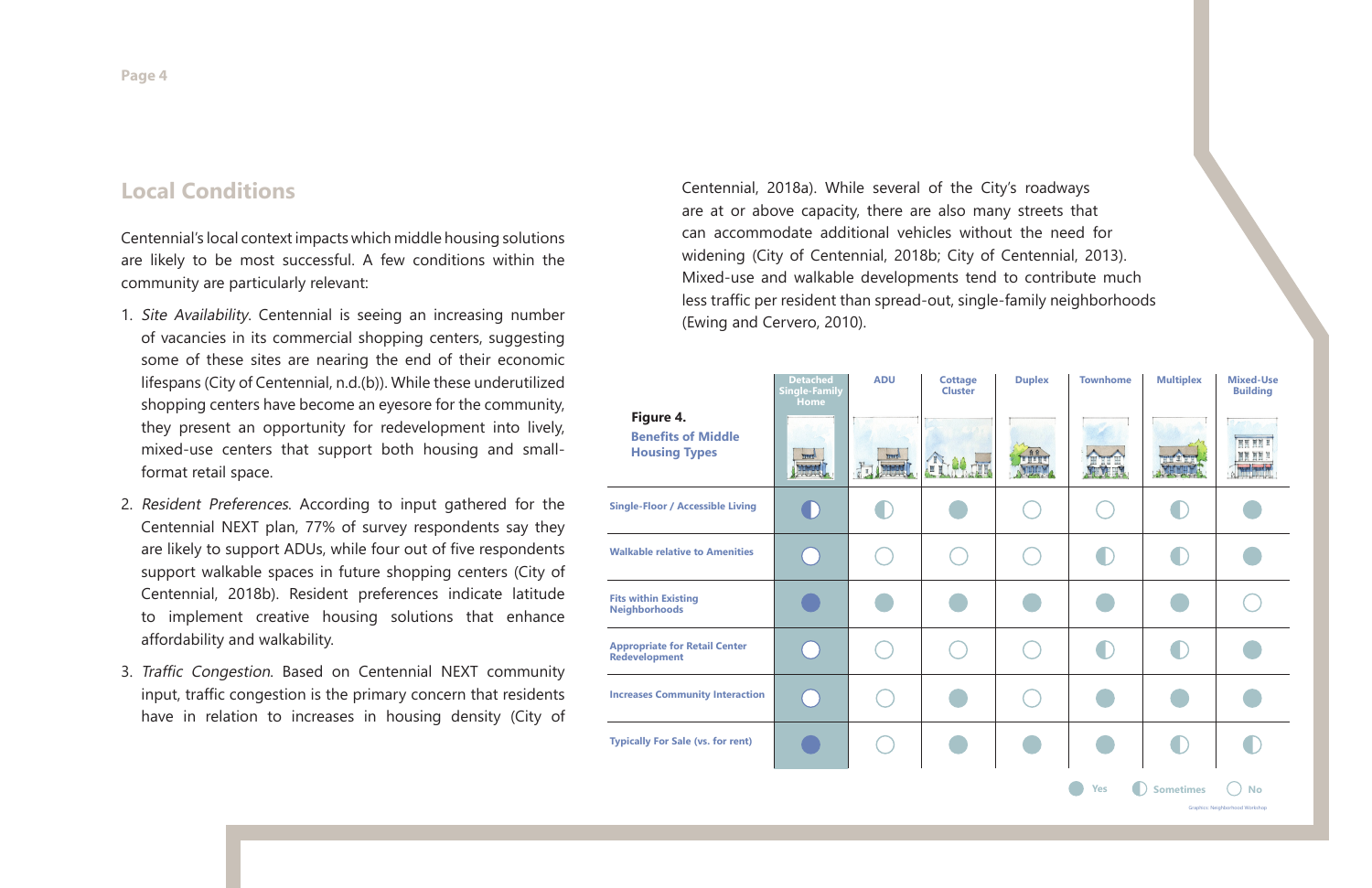- 4. Neighborhood Character. Most residential neighborhoods in Centennial consist primarily of American Colonial and Traditional architecture, and residents have expressed a strong desire to preserve this style (City of Centennial, 2018b). Numerous examples of middle housing in the South Denver Metro area demonstrate that architectural style can complement existing neighborhood character quite well.
- 5. School Capacity. Some of Centennial's schools are at or near capacity, particularly on the east side of I-25. This suggests that any additional development could require the redrawing of school boundary service areas, expansion of facilities, or construction of new schools. Areas west of I-25 have significant ability to accommodate new homes without any adverse impact on in-district students or school quality (J. Houlne & M. Gradis). Middle housing, which typically contains no more than 3 bedrooms, tends to generate less than one-third of the impact of larger single-family homes on local schools (Vermont Housing Finance Agency, 2007).
	- 6. Regulations. Centennial's Land Development Code (LDC) allows middle housing types in very limited capacity throughout the community. While the LDC includes several residential districts that permit attached homes and multifamily buildings, these districts are scarce on the Zoning Map (City of Centennial, 2020; City of Centennial, n.d.(c); City of Centennial, n.d.(d)). The prevalence of HOAs that further restrict home types presents an additional barrier to the development of middle housing.
		- 7. Finances. Centennial, like many Colorado communities, is highly dependent upon sales tax revenue to fund city services. Sales tax is budgeted to account for 60% of General Fund

Based on the benefits of middle housing and Centennial's local context, the City should consider enabling and encouraging middle housing development citywide and working to spur the redevelopment of underutilized commercial centers (**Figure 5**). Among the most significant policy changes needed to accommodate middle housing is an update to Centennial's zoning map. While the City's LDC permits various middle housing types in several zone districts, the zoning map fails to apply these zoning districts to more than a few properties. In particular, the City should explore locations at the edges of existing neighborhoods to rezone to allow duplexes, townhomes, and multiplexes. Centennial should also consider updating its LDC to allow more flexibility in single-family zone districts. Since duplexes, multiplexes, and cottage clusters have similar form to single-family homes and can actually bolster character by providing architectural relief, these uses should be allowed by-right in Neighborhood Infill (NI) Districts. The City should also explore attached ADUs as an addition to

revenue in 2020, and the City is eager to maintain its sales tax revenue base (City of Centennial, 2019b).

# **Recommendations**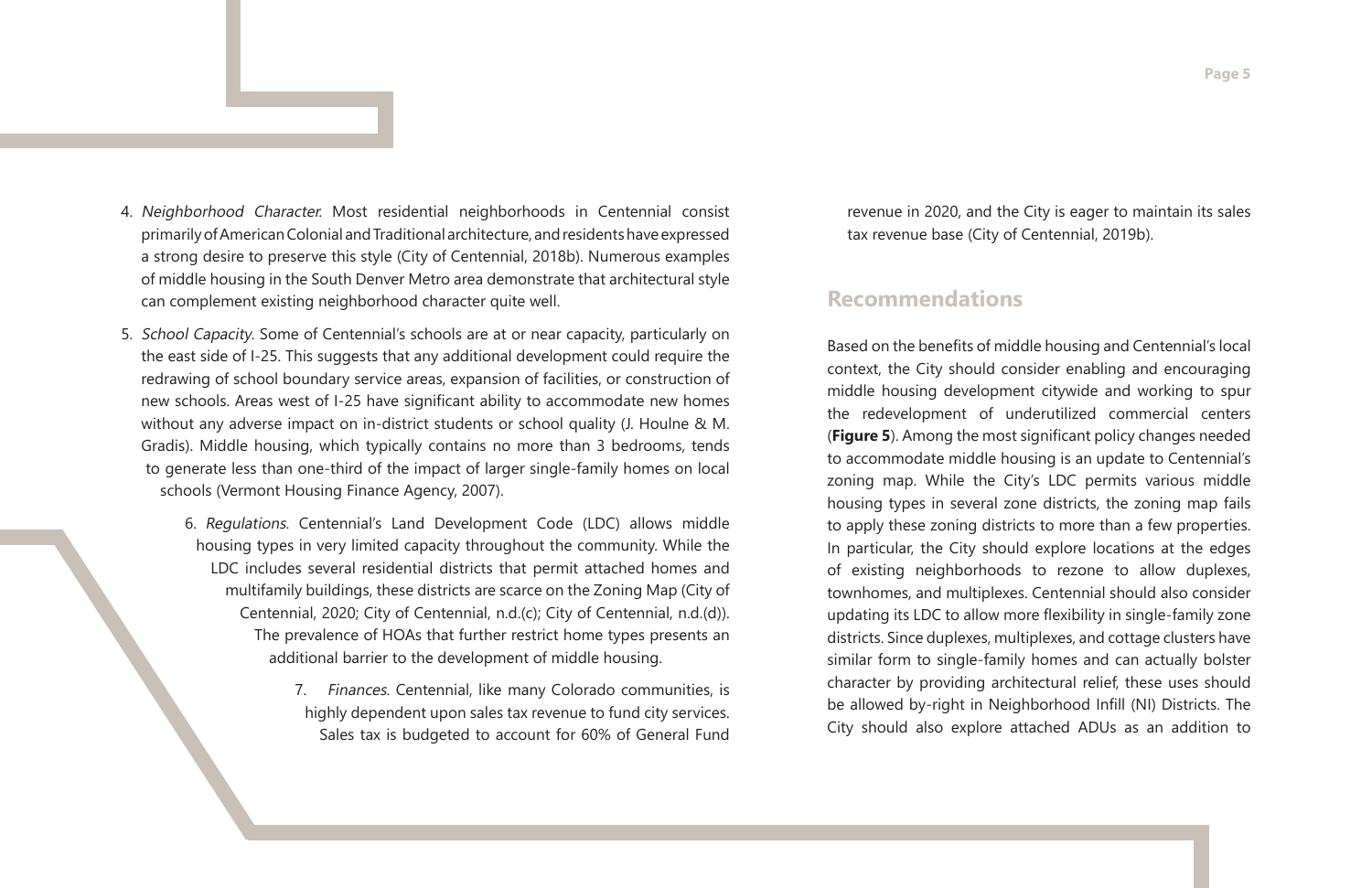existing single-family zone districts or as an overlay district.

Centennial's many underutilized commercial shopping centers are showing no signs of redevelopment, despite existing zoning that supports mixed-use development up to 50 feet. Because of the opportunity these centers pose to provide the unique experiences that residents crave and to meet the community's housing needs, the City should consider using Urban Renewal or investing in infrastructure and community amenities to spur redevelopment. To encourage development of middle housing types community-wide, the Centennial could offer a variety of development incentives, including density bonuses, expedited permitting, and fee waivers (San Mateo County, n.d.).

> Icons: The Noun Project (Berkah Icon, Adiyogi, Atif Arshad, Wolf Bose, Ramesha, Orin zuu, Marco Livolsi, Creative Stall)

Further exploration of several topics would help the City understand effective approaches to providing housing variety. In particular, the City should investigate specific resident preferences, commercial market conditions, school and transportation capacity, and incentives to convert apartments into for-sale homes. Collectively or individually, these proposed actions promise to further Centennial's vision of providing a desirable and attainable community for all residents.



**Figure 5.**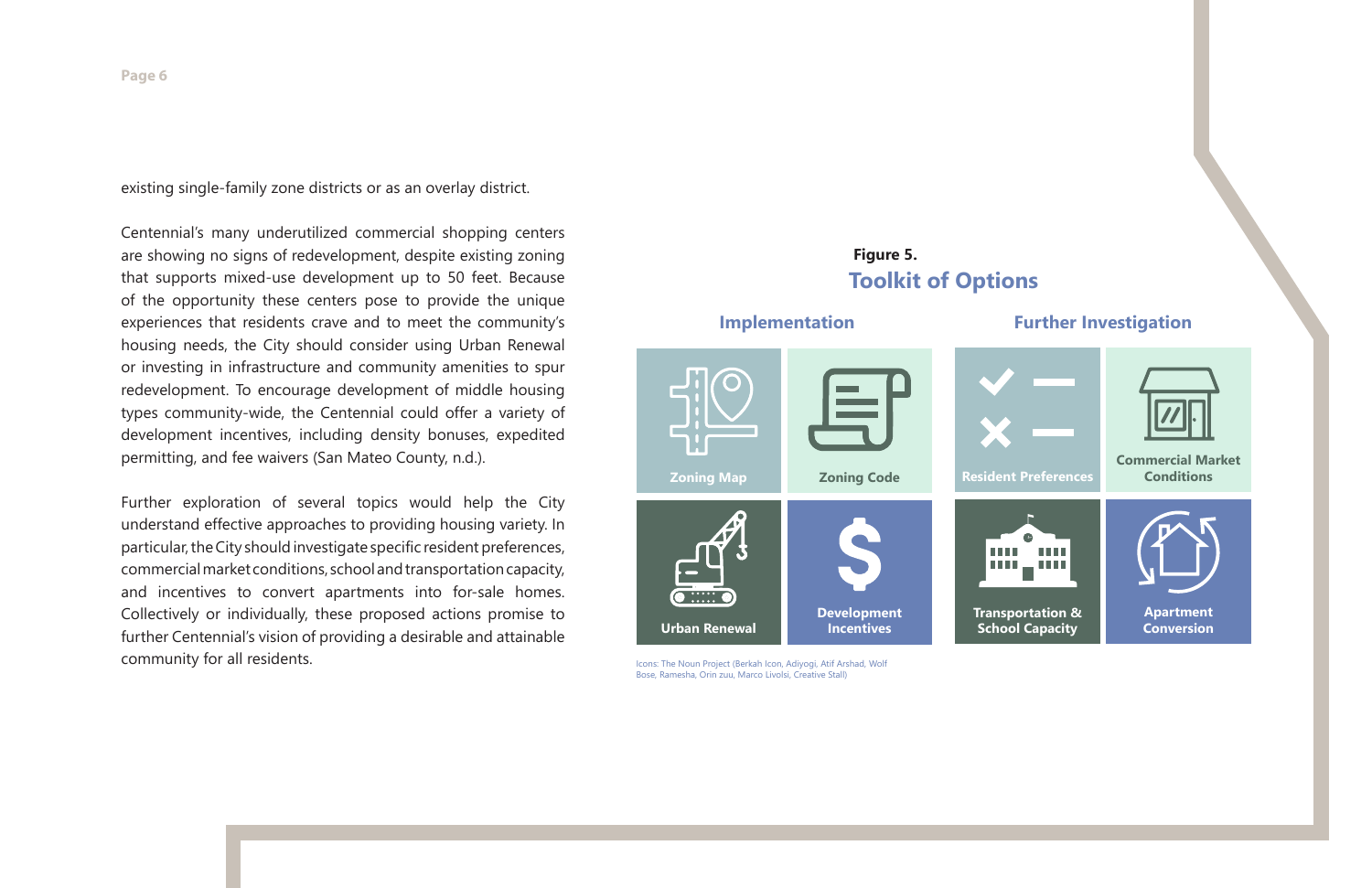**Page 7**

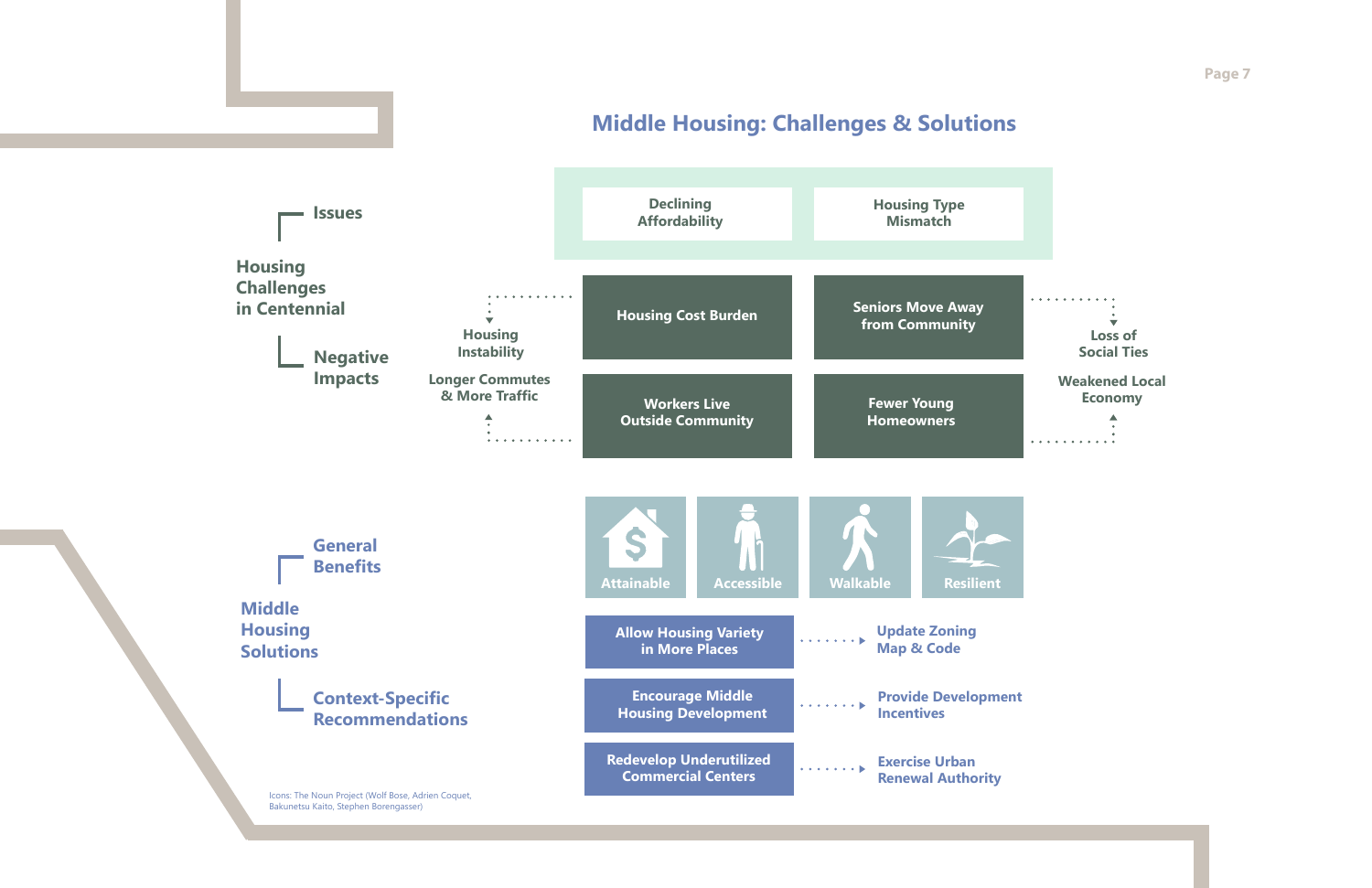## **References**

- American Community Survey. (2018a). Table DP04. US Census Bureau. Data
- 
- and Task Force on Community Preventive Services. (2003). American Journal of Preventive Medicine, 24(3S): 47-67. doi:10.1016/S0749-3797(02)00656-6.
- City of Centennial. (2013). Centennial Transportation Master Plan. https:// www.centennialco.gov/files/sharedassets/public/documents/community-
- plan.pdf.
- City of Centennial. (2018b). Centennial NEXT Appendices. https://www.centennialco. gov/files/sharedassets/public/documents/community-development/ Centennial NEXT-appendices-appendix-a-c-reduced-size.pdf.
- City of Centennial. (2019a). A Housing Market Overview for Centennial, Colorado.
- City of Centennial. (2019b). Centennial 2020 Budget. https://www.centennialco. gov/files/sharedassets/public/finance-documents/budget/2020-adoptedbudget-book.pdf.
- www.centennialco.gov/files/sharedassets/public/documents/communitypdf.
- 
- area-plan-final-approved.pdf.
- City of Centennial. (n.d.(c)). Zoning District Descriptions. City of Centennial. https://
- centennialco.gov/Centennial-Maps/Zoning-Map?BestBetMatch=zoning%20
- Comittee on Banking, Finance, and Urban Affairs (1993). A Chronology of Housing
- 
- 
- 
- -
- Policy Debate, 25(1): 116-151. doi: 10.1080/10511482.2014.899261. Opticos Design. (n.d.). Missing Middle Housing. https://missingmiddlehousing.com.
- org/toolkits.
- 
- 
- 
- 
- Williams, T., Chigoy, B., Borowiec, J., Glover, B. (2016). Methodologies Used to Estimate and Zillow Group. (2020). Zillow Home Value Index. Zillow. Data retrieved from https://www.zillow. com/research/data.